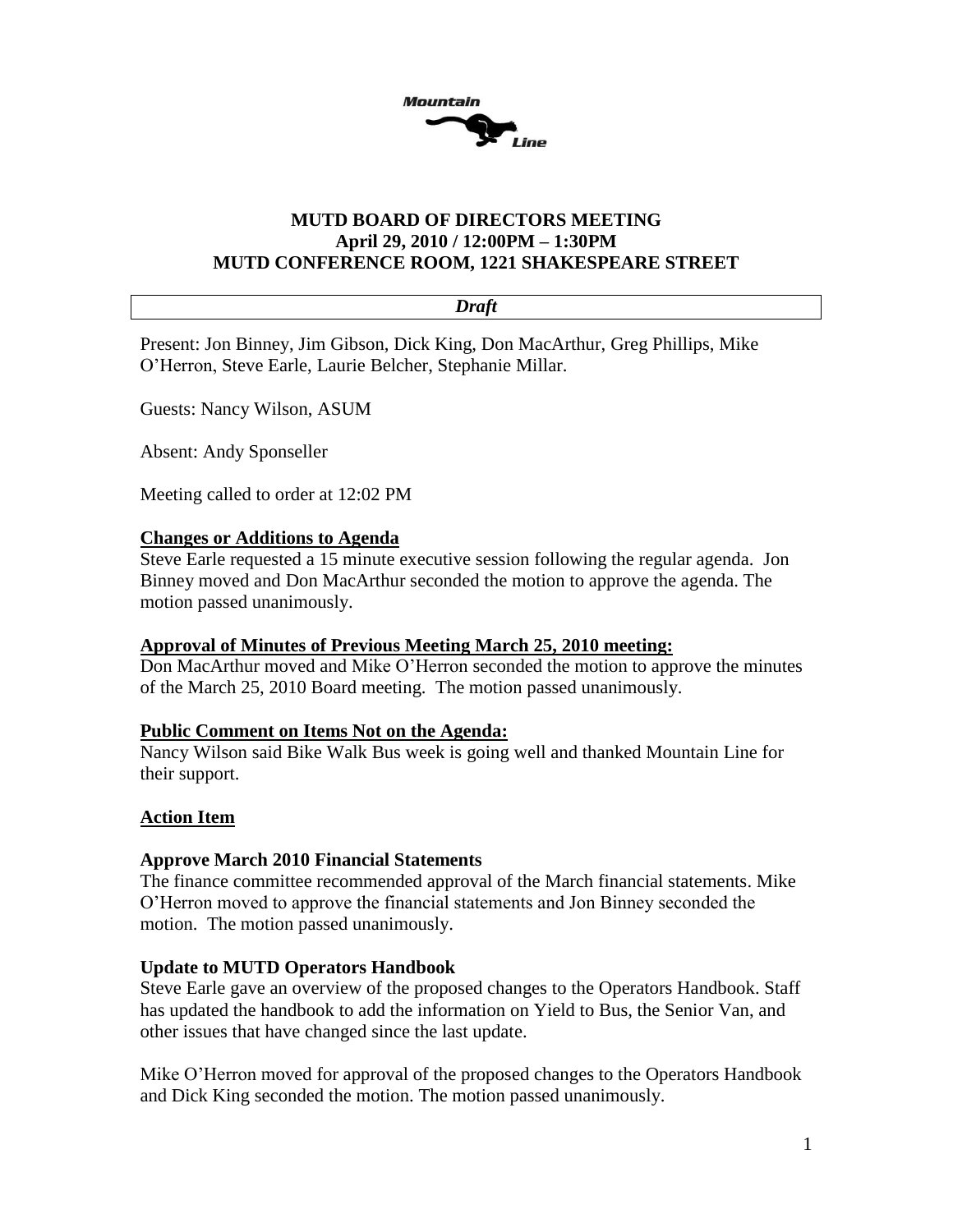## **Board Discussion:**

## **The University of Montana Pass Program Contract**

Steve Earle met with Jim Lemcke on the University of Montana Pass Program. Greg Phillips and Mike O'Herron volunteered to participate in the negotiation meetings with the University.

## **Planning Committee Meeting Report / Regional Transportation Discussion**

Mike O'Herron, Andy Sponseller and Greg Phillips met with Missoula County Commissioner Michelle Landquist, Ravalli County Commissioner Kathleen Driscoll and Transportation Planner Ann Cundy from the Office of Planning and Grants on April 2, 2010. Mountain Line introduced the idea of a regional conversation about transportation issues. Don MacArthur said he had the sense that Ravalli County is not ready to engage in a transportation conversation at this time unless there is no cost to them. Mountain Line board members do not feel it is appropriate for Mountain Line to take the lead role, but there is an absence of anyone stepping forward to take a lead on this issue. Ann Cundy will follow up with the TPCC chair to discuss this further in the fall.

## **Report on Lolo Community Council Meeting**

Steve Earle and Stephanie Lawson Millar met with the Lolo Community Council on April 13, 2010 to discuss the survey and the decision of the Mountain Line Board regarding commuter bus service to Lolo. Steve Earle explained the MUTD Board's decision not to pursue service at this time lacking greater community buy-in and financial support. Lyn Hellegaard also attended to answer questions about the possibility of a van service.

## **Update to MUTD TDP / Narrative**

Board members are asked to finalize their comments on the Transit Development Plan (TDP) narrative that was handed out at the last meeting. Comments are due by May 6, 2010. Staff is interested in moving the Comprehensive Service Analysis to FY2012 and beginning to work with the Planning Committee on a scope of work and a Request for Proposals.

## **TTAC / TPCC Meeting Report**

Both TTAC and TPCC met in April. TTAC focused on the changes to the Public Participation Plan which TPCC adopted at their meeting on April  $20<sup>th</sup>$ . The hot topic at TPCC was MDT's presentation on Exxon hi-wide load transportation which may lead to a policy statement being passed by TPCC.

### **Additional Discussion Items / Reports / Comments:**

### **General Managers Report**

Steve Earle asked Mike O'Herron to report on the Department of Natural Resources Bike Walk Bus Week event when Mountain Line brought a bus on Wednesday, April 28. Mike O'Herron said that the event went very well and that Laura Lee Hall, who brought the bus, is a great ambassador for Mountain Line.